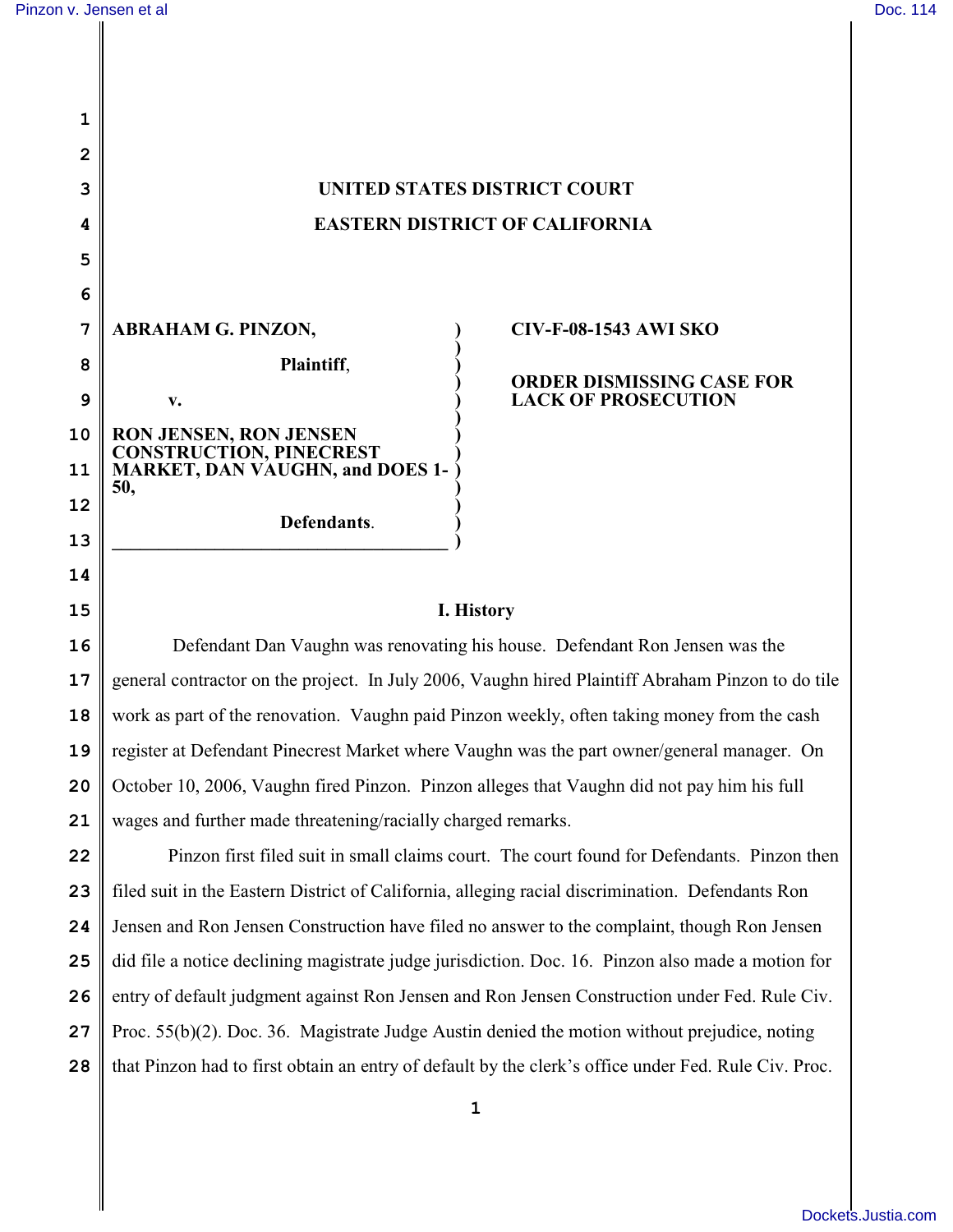**1 2 3** 55(a). Doc. 38. Since that time, Pinzon has not sought an entry of default. Pinzon is proceeding pro se and sought to have counsel appointed by the court. Magistrate Judge Oberto denied Pinzon's motion. Doc. 69. Pinzon sought reconsideration, which was denied. Doc. 75.

**4 5 6 7 8 9** Vaughn and Pinecrest Market made motions for summary judgment. Pinzon filed an opposition to Vaughn's motion but no opposition to Pinecrest Market's motion. The court found the opposition insufficient as it was not backed by evidence and granted him an additional opportunity to provide an opposition in light of his pro se status. Doc. 73. Pinzon did not do so, and the motions were taken under submission without oral argument. The court ultimately granted summary judgment in favor of both Vaughn and Pinecrest Market. Doc. 76.

**10 11 12 13 14 15 16** The court then required Pinzon to take action with respect to his outstanding claims against Ron Jensen and Ron Jensen Construction. Pinzon failed to do so and the first order to show cause why the case should not be dismissed for lack of prosecution was set for hearing on December 19, 2011. Pinzon appeared at the hearing and the court gave him additional time to pursue his case. Pinzon filed a new motion seeking to amend his complaint, renewing his request to have legal counsel assigned to him, and seeking reconsideration of the summary judgment. Docs. 83, 84, and 85. These orders were denied in February and March 2012. Docs. 87 and 88.

**17 18 19 20 21 22 23** A second order to show cause was set for hearing on March 4, 2013. Doc. 89. Plaintiff again filed a written response. Doc. 91. The court vacated the hearing and listed out options on how he could proceed in this case. Doc. 92. Pinzon made a premature appeal to the Ninth Circuit seeking review of order granting summary judgment to Vaughn and Pinecrest Market. Doc. 95. The Ninth Circuit declined to hear the appeal for lack of jurisdiction. Doc. 102. As Pinzon's claims against Ron Jenson and Ron Jensen Construction are pending, final judgment against Vaughn and Pinecrest Market has not yet issued.

**24 25 26 27 28** A third order to show cause was set for hearing on June 3, 2013. Doc. 101. Pinzon filed a written response. Doc. 103. This court issued an order vacating the order to show cause and told Pinzon that he had 21 days to either seek entry of default or to dismiss his claims; he was specifically warned that if he failed to comply, his claims would be dismissed for failure to prosecute without further notice. Doc. 105. Pinzon did not make any filing within 21 days and

**2**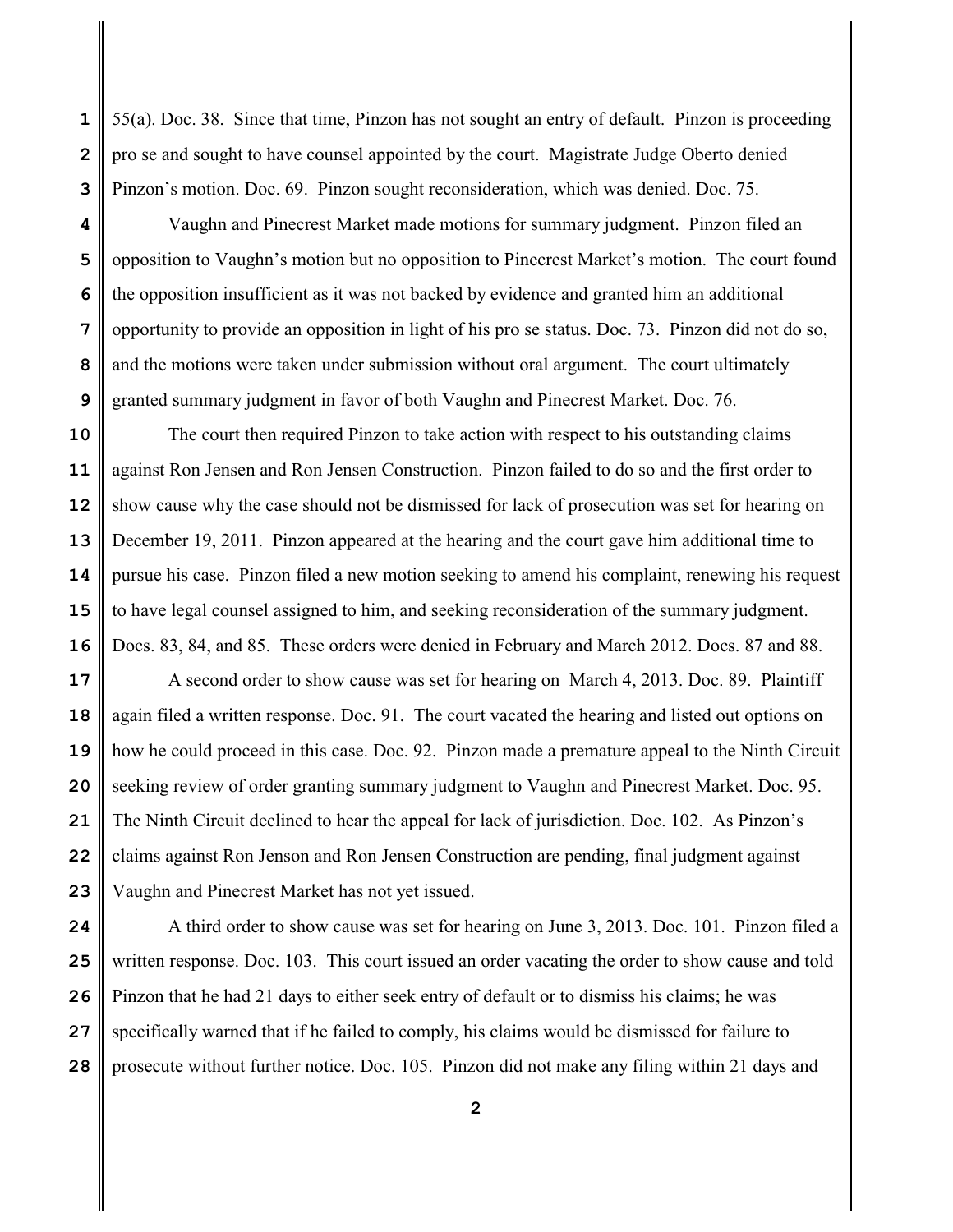**1 2** instead filed a second premature appeal to the Ninth Circuit. Doc. 106. The Ninth Circuit again declined to hear the appeal for lack of jurisdiction. Doc. 111.

## **II. Legal Standards**

**5 6 7 8 9 10 11 12 13 14 15 16** A court may dismiss an action based on a party's failure to prosecute an action or failure to obey a court order. Ferdik v. Bonzelet, 963 F.2d 1258, 1260-61 (9th Cir. 1992). In determining whether to dismiss this action for failure to comply with the directives set forth in its order, "the Court must weigh the following factors: (1) the public's interest in expeditious resolution of litigation; (2) the court's need to manage its docket; (3) the risk of prejudice to defendants/respondents; (4) the availability of less drastic alternatives; and (5) the public policy favoring disposition of cases on their merits." Pagtalunan v. Galaza, 291 F.3d 639, 642 (9th Cir. 2002), citing Ferdik v. Bonzelet, 963 F.2d 1258, 1260-61 (9th Cir. 1992). "These factors are 'not a series of conditions precedent before the judge can do anything,' but a 'way for a district judge to think about what to do.'" In re Phenylpropanolamine (PPA) Products Liability Litigation, 460 F.3d 1217, 1226 (9th Cir. 2006), quoting Valley Eng'rs Inc. v. Elec. Eng'g Co., 158 F.3d 1051, 1057 (9th Cir. 1998).

**17**

**3**

**4**

**18**

## **III. Discussion**

**19 20 21 22 23 24 25 26 27 28** Weighing the relevant factors, the court finds dismissal of claims against Ron Jensen and Ron Jensen construction for lack of prosecution appropriate. This case has lingered since August 2011 without any forward progress. Pinzon has repeatedly ignored the court's guidance in trying to shepherd him through the litigation process. Repeated orders to show cause are the result. While dealing with a case on the merits is preferred, default judgment does not provide a full vehicle for that end. See Global Naps, Inc. v. Verizon New Eng. Inc., 603 F.3d 71, 95 (1st Cir. 2010) ("default judgment generally is not a judgment on the merits"); Weiss v. St. Paul Fire  $\&$ Marine Ins. Co., 283 F.3d 790, 795 (6th Cir. 2002) (favoring "trial on the merits" over default judgment). Dismissal of claims against Ron Jensen and Ron Jensen Construction should not prejudice any of the Defendants in any way. "[D]istrict judges have an obligation to warn the